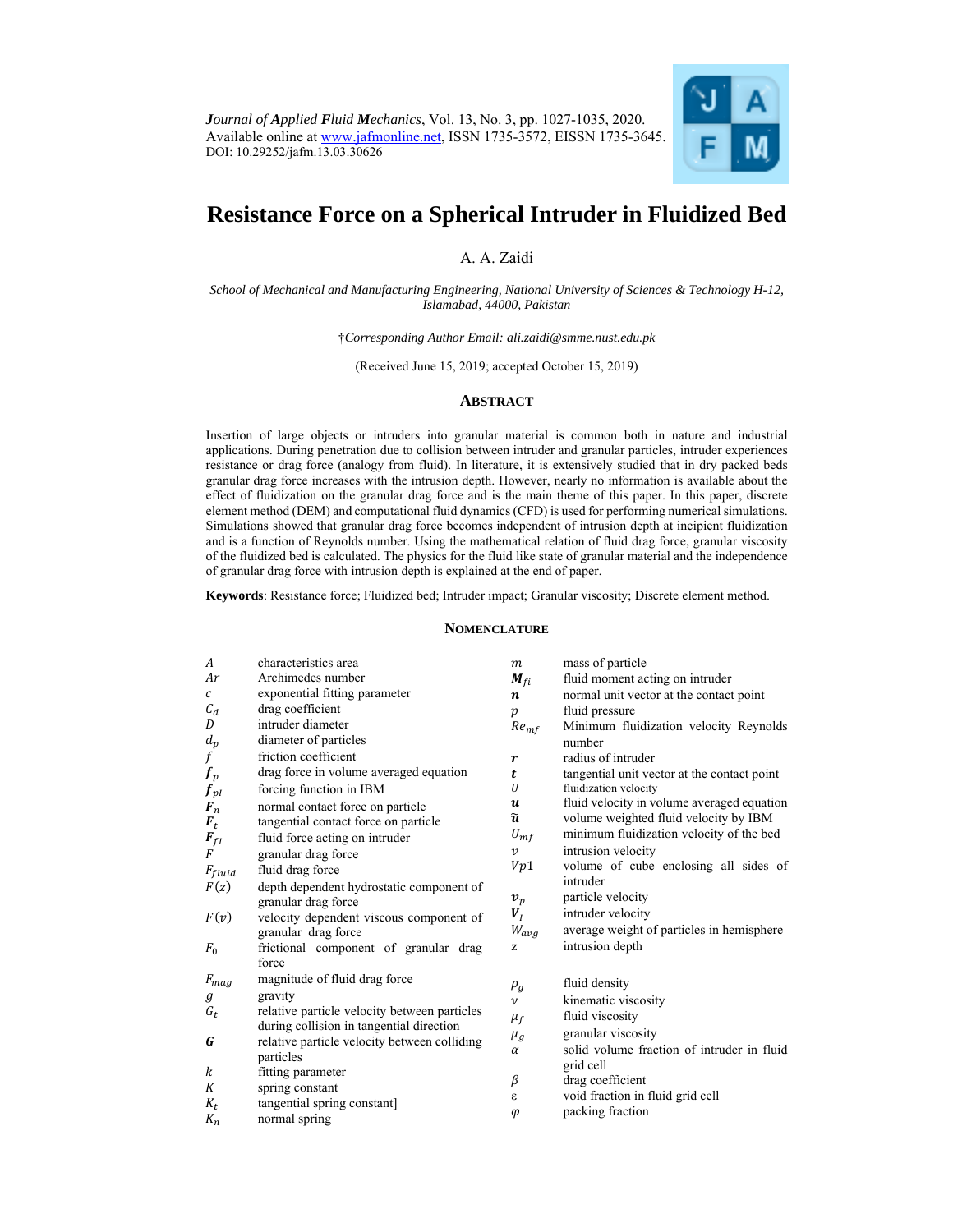- $\eta_t$  tangential damping coefficient
- $\eta_n$  normal damping coefficient  $\delta_t$  overlap in tangential direction  $\delta_n$  overlap in normal direction<br>  $\Delta t$  time step time step  $\Delta x$  fluid grid cell
- 

#### **1. INTRODUCTION**

Granular material consists of large agglomerates of discrete particles. Under normal atmospheric conditions, the forces between granular grains are repulsive and the granular material takes the shape of container (Jaeger *et al.,* 1996). One of the distinct characteristics of granular material is that under different operating conditions i.e. vibration, fluidization, rotation etc. granular material transforms into different states of matter. For example: granular material acts as solid in large heap of sand, liquid in sand clock and gas in sand storm. Due to its unique properties, granular material can be classified as an additional form of matter. In this paper, the liquid state of granular material is discussed.

In fluidization, depending upon the gas velocity granular material changes to different intermediate states (Yang, 2003). For smaller gas velocity, the particles do not move and the bed remains packed due to weak fluid drag acting on particles and the pressure drop across the bed increases with the increase in gas velocity. By further increase in gas velocity, at certain critical point, the fluid drag becomes nearly equal to particles weight. At this point, the bed expands and the pressure drop across the bed becomes constant with further increase in gas velocity. Any further increase in gas velocity results in bubble formation in granular material and finally leads to pneumatic conveying of granular particles. In this paper, granular material near to incipient fluidization is studied for the calculations of granular drag force.

In literature, there are various problems that are studied for granular material (Le Guen *et al.* 2011). For example: segregation (Ottino & Khakhar 2000) and jamming of granular material under shear (Behringer, 2015), fluidization (Nirmala & Muruganandam 2015), Taylor vortices formation in granular particles (Conway *et al.* (2004)) etc. One particularly interesting problem is the insertion of intruder or large object into granular material and calculation of resulting resistance or granular drag force. It has various applications both in nature and industry e.g. crater formation by meteors and projectiles, foot and tire prints on sand, lifting of soil using tractor blades, bullet penetration in sand bag etc. (Walsh *et al.* (2003); Uehara *et al.* (2003); Crassous *et al.* (2007); Clark *et al.* (2012)).

There are number of studies in literature; for modeling granular drag or resistance force acting on intruder. For example: Lohse *et al.* (2004) studied impact force acting on sphere by falling under gravity on sand and proposed that granular drag force increases linearly with the depth of intrusion. Peng *et al.* (2009) and Hill *et al.* (2005) observed powerlaw behavior of granular drag force with the depth of intrusion (with exponent=1.3). For intruders with

relatively larger intrusion velocities; Katsuragi and Durian (2007) and Hou *et al.* (2005) proposed that besides the depth dependent term for modeling granular drag force there should also be another term which is a function of intrusion velocity. Hill *et al.* (2005) and Clark *et al.* (2014) investigated variation of granular drag force by changing shape of intruder. Besides the calculation of granular drag force, in literature there are also some studies related to tracking of motion of intruder in fluidized bed. For example: Lim and Agarwal (1994) studied circulation patterns around large sphere in two dimensional fluidized bed using experiments. Rios *et al.* (1986) studied the sinking and rising of large sphere by bubbles in fluidized bed.

In literature, thus reasonable studies are done for the motion of large objects both in packed and fluidized bed. However, in literature according to authors' knowledge variation of granular drag force on intruder in partially fluidized bed needs further investigation (at which the bed is neither perfectly packed nor fluidized) and covered in this paper.

## **2. FORMULATION**

#### **2.1 Particle-Particle Interactions**

In simulations, for particle-particle and particleintruder calculations soft sphere discrete element method (DEM) proposed by Cundall and Strack (1979) is used. Since this study involves granular particles and intruder of different sizes, thus DEM is explained by taking into account both events i.e. particle-particle collision and particle-intruder collision. Both events are shown in Fig. 1.



Since intruder and particles used in simulations are spherical in shape thus there is no difference in DEM calculations for modeling particle-particle (shown by particle 2 and 3 in Fig. 1) and particle-intruder collision (shown by particle 1 and intruder in Fig. 1). In DEM, first the neighboring particles are detected by particle in cell method (Sulsky *et al.* 1995) by using grid larger in size than the intruder diameter. Particle-particle collision is detected when the interparticle distance is less than the sum of particles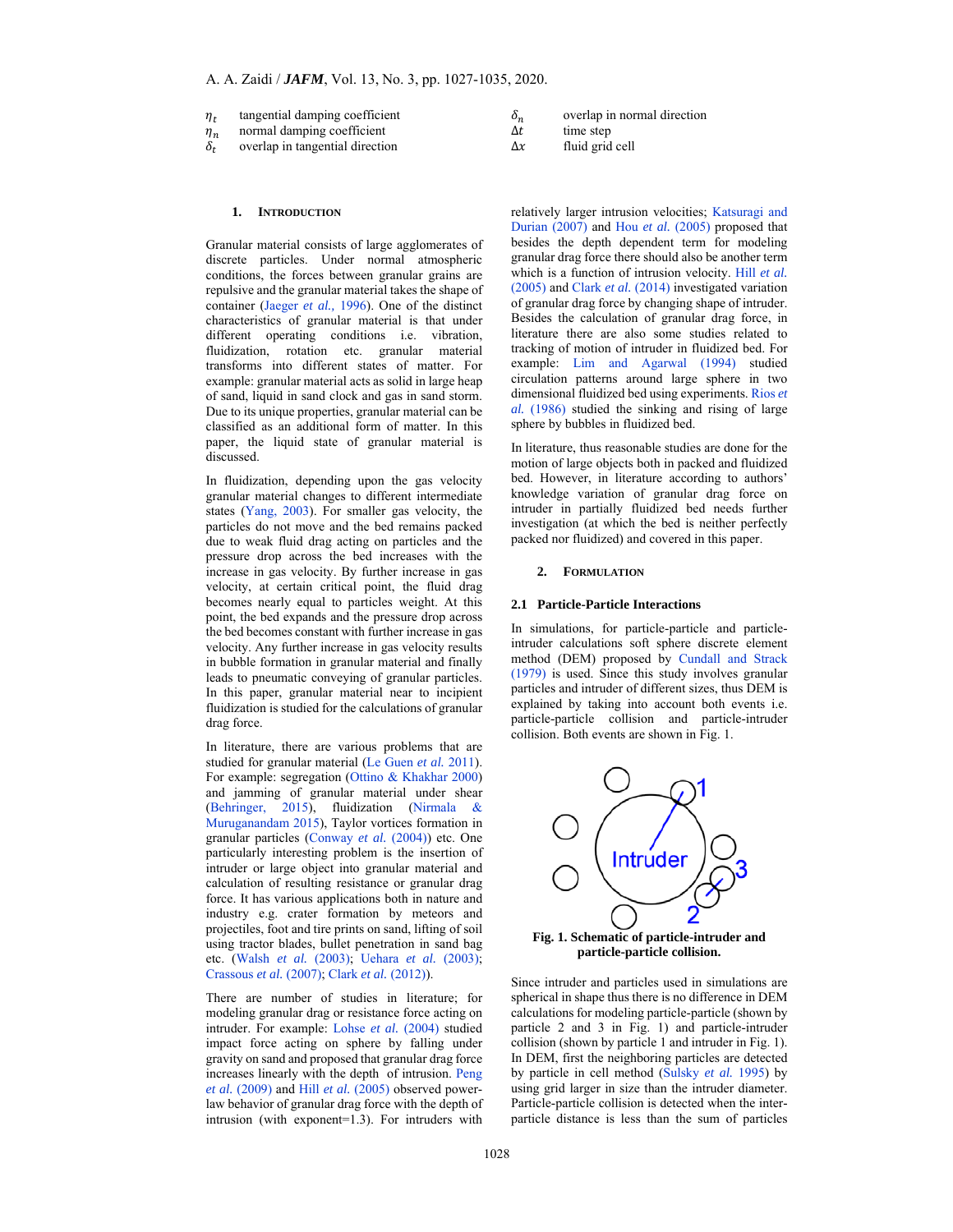radii. Similarly, particle-intruder collision is detected when the distance between intruder and particle is less than the sum of radii of particle and intruder. Then the overlap  $(\delta)$  is calculated by taking the difference between sum of particles radii and interparticle distance (in case of particle-particle collision) or by taking the difference between sum of particle and intruder radii with the inter-particle and intruder distance (in case of particle-intruder collision). The inter-particle and particle and intruder collision force is modeled by assuming the collision as friction slider, linear spring and dashpot as shown in Fig. 2.



Furthermore, the collision or contact force is resolved into tangential  $F_t$  and normal components  $F_n$  modeled by Eq. (1) and (2) respectively. If the magnitude of tangential force is larger than the product of friction coefficient and magnitude of normal force than slipping occurs and the tangential

$$
\boldsymbol{F}_t = (-K_t \delta_t - \eta_t G_t) \boldsymbol{t} \tag{1}
$$

force is calculated by Eq. (4).

$$
\boldsymbol{F}_n = (-K_n \delta_n - \eta_n \boldsymbol{G} \cdot \boldsymbol{n}) \boldsymbol{n}
$$
 (2)

$$
\text{If } |\mathbf{F}_t| > f |\mathbf{F}_n| \tag{3}
$$

$$
\boldsymbol{F}_t = -f|\boldsymbol{F}_n|\boldsymbol{t} \tag{4}
$$

One more important point about DEM is the numerically stability. For stable DEM solution, time step during simulations should be smaller than one by tenth of the period of natural oscillations of a mass-spring system  $(2\pi\sqrt{K})$ . Thus, for numerically stability, simulations are run at a time step equal to  $10^{-6}$  seconds.

#### **2.2 Fluid-Particle Interactions**

Simulations involve particles of the order  $~\sim 10^5$ . Thus, for reducing computational time and without compromising the reliability of results, locally phase-averaged Navier-Stokes equations (Anderson & Jackson 1967) are used in which fluid mesh is larger in size than particles and drag correlations are used for incorporating particle-fluid interactions. The details about fluid solver can be found somewhere else (Tsuji *et al.* 1993). The continuity and momentum equation of fluid are solved using SIMPLE (Patankar, 1980) and are given by:

$$
\frac{\partial}{\partial t}\varepsilon + \nabla \cdot (\varepsilon \mathbf{u}) = 0 \tag{5}
$$

$$
\frac{\partial}{\partial t}(\varepsilon \mathbf{u}) + \nabla \cdot (\varepsilon \mathbf{u} \mathbf{u}) = -\frac{\varepsilon}{\rho_g} \nabla p + \varepsilon v \nabla^2 \mathbf{u} + \mathbf{f}_p \tag{6}
$$

 $f_p$  in Eq. (6) incorporates the particle effects on fluid. In this paper, the relation proposed by Zaidi (2018) is used in the calculation of  $\beta$ .

$$
f_p = \beta \frac{(v_p - u)}{\rho_g} \tag{7}
$$

Simulations involve intruders of diameter  $(D)$  which is either equal to or larger than six times particle diameter  $(d_p)$ . However, in solving volume averaged equations fluid mesh should be 2-5 times larger than diameter of particle. Thus, immersed boundary method (IBM) is used for coupling intruder with fluid. In this paper only main points are discussed, details about this method can be found somewhere else (Zaidi, 2018; Zaidi *et al.* 2015). For coupling fluid with both particles and intruder same fluid grid size is used and only the fluid grid regions occupied by intruder are solved using IBM. Furthermore, at the interface of fluid and intruder, local grid refinement is used for the calculation of  $\alpha$  and shown in the enlarged view in Fig. 3. (more details can be found in Zaidi (2018))



After obtaining the volume weighted fluid velocity ( $u$ ).  $u$  is changed to  $\tilde{u}$  around intruder by linear interpolation and given by:

$$
\widetilde{\boldsymbol{u}} = \alpha \boldsymbol{V}_1 + (1 - \alpha) \boldsymbol{u} \tag{8}
$$

where  $\alpha$  changes from zero to one for fluid and intruder grid cell respectively. The motion of intruder changes the value of  $\alpha$  in the fluid grid cell which negligibly affect the numerical stability which is primarily dependent on the Courant number  $(\tilde{\mathbf{u}}\Delta t/\Delta x)$  for fluid calculations. After calculation of  $\tilde{u}$  forcing term  $(f_{pl})$  is calculated and given by Eq. (9).

$$
f_{pl} = \alpha \frac{(V_l - u)}{\Delta t} \tag{9}
$$

The volume integral of forcing term  $(f_{pI})$  is used for the calculation of fluid force and moment on intruder and given by Eq. (10) and (11) respectively.

$$
\mathbf{F}_{fI} = -\rho_g \int_{Vp1} f_{pl} dv \tag{10}
$$

$$
\mathbf{M}_{fl} = -\rho_g \int_{Vp1} \mathbf{r} \times \mathbf{f}_{pl} dv \tag{11}
$$

It is to be noted that both total fluid force on particles and intruder and total force due to particles and intruder interactions are calculated independently. After calculation of net force, velocity and displacement of particles and intruder are obtained by integrating net acceleration.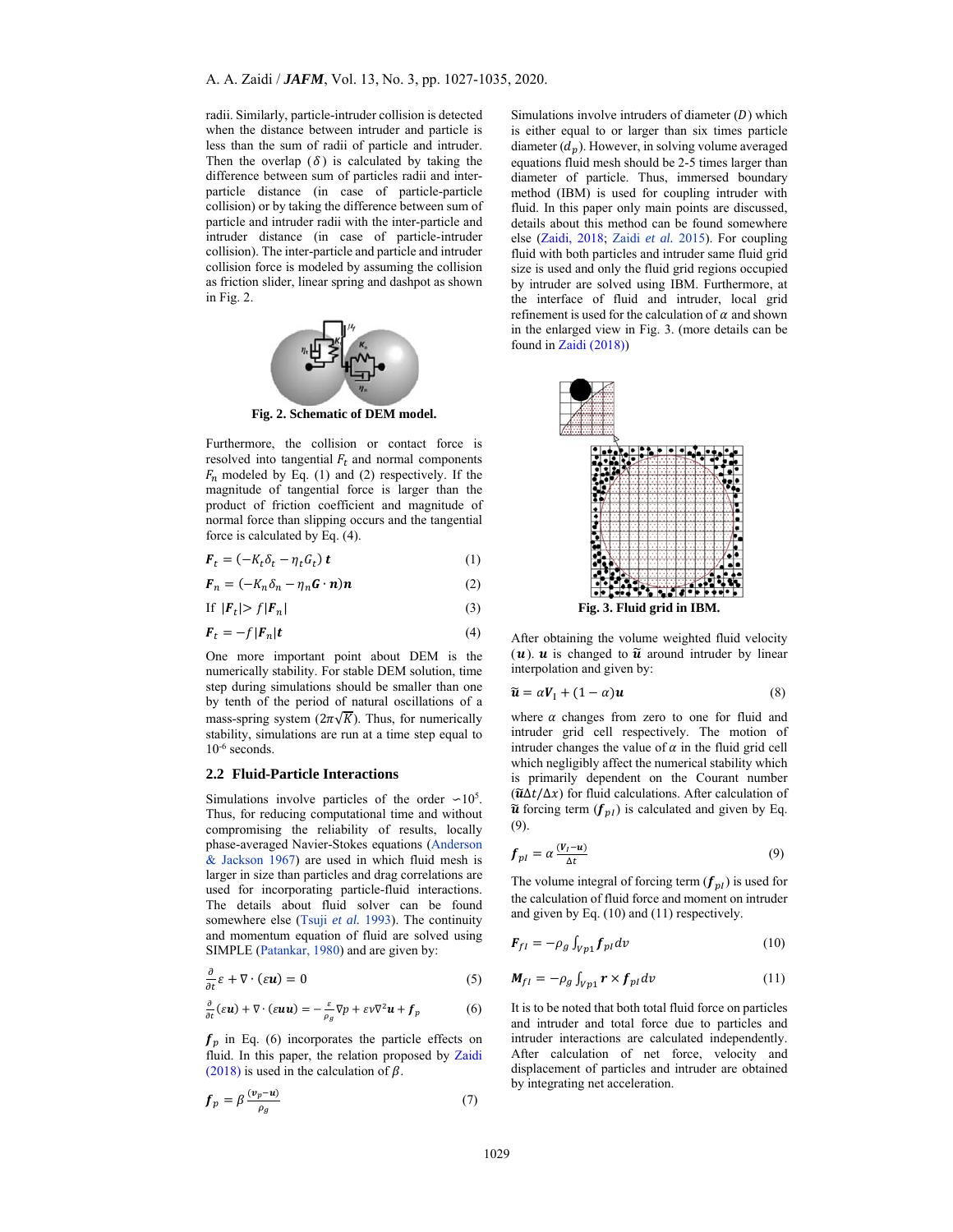## **3. SIMULATION SETUP**

Simulations are done for cubic domain with walls to mimic cubical container. Random particle arrangement is obtained by giving the particles initial random velocity and let them settle under gravitational force using DEM solver only. The initial setup of simulation and size of computational domain are shown in Fig. 4.



There are 512,000 particles in the computational domain and each and every particle is tracked during simulation. Glass particles are used in simulations with size, density, coefficient of restitution, coefficient of friction equal to  $0.5$  mm,  $2500$  kg/m<sup>3</sup>, 0.65 and 0.2 respectively (Ishibashi *et al.* 1994; Sondergaard *et al.* 1990).

In simulations fluid grid is 2.5 times the particle diameter and the fluidizing medium is air. Similar approach for fluid grid selection was previously used by Li and Li (2018) and Li *et al.* (2017). The minimum fluidization velocity of air is calculated by simulations and compared with the relation of Wen and Yu (1966) given by:

$$
U_{mf} = \frac{Re_{mf}v}{d_p} \tag{12}
$$

$$
Re_{mf} = (33.7^2 + 0.0408Ar)^{1/2} - 33.7
$$
 (13)

$$
Ar = \frac{d_p{}^3 \rho_g (\rho_g - \rho_p)g}{\mu^2} \tag{14}
$$

The percentage difference between simulation results and Eq. (12) remains less than 10%. For calculation of granular drag force, intruder penetrates into granular material with constant velocity. In simulations, three parameters are studied i.e. intruder diameter, intruder velocity and degree of fluidization and their ranges are given in table 1. The second column in table 1 shows the parameters that are changed for each case while the parameters which are kept constant (for that case) are shown in column three and four.

#### **4. RESULTS AND DISCUSSIONS**

## **4.1 Drag force on intruder without fluidization of granular material**

The main aim of this sub-section is to benchmark the simulation code by calculating the granular drag

force in packed bed. In literature (Lohse *et al.* 2004); Katsuragi and Durian 2007; Xu *et al.* 2014), this problem is reasonably studied and the relation for modeling granular drag force can be written as:

$$
F(Z, v) = F(z) + F(v) + F_0
$$
 (15)

**Table 1 Cases studied in simulations** 

| Case 1 | $D/d_p$ =12,16, 20,<br>24                             | $V_I = 0.1$ m/s        | $U/U_{mf} = 0$                  |
|--------|-------------------------------------------------------|------------------------|---------------------------------|
| Case 2 | $V_I$ =0.1,0.2,0.3, 0.4<br>m/s                        | $D/d_p = 16$           | $U/U_{mf} = 0$                  |
| Case 3 | $U/U_{mf} = 0.0.25$ ,<br>0.5, 0.75, 1, 1.25,<br>1.5,2 | $D/d_p = 16$           | $V_I = 0.1$ m/s                 |
| Case 4 | $=12,16,$<br>$D/d_n$<br>20, 24                        | $U/U_{mf} = 1$ .<br>25 | $=0.1$<br>V <sub>I</sub><br>m/s |
| Case 5 | $V_I$ =0.1, 0.3, 0.4<br>m/s                           | $U/U_{mf} = 1$ .<br>25 | $D/d_p$                         |

In some work,  $F_0$  is included in  $F(z)$  rather than as a separate term (Katsuragi & Durian 2007). For intruders with relatively smaller velocities (i.e.  $V_I \leq 0.8$  m/s,  $F(v)$  can be neglected and  $F(z)$  is generally written as shown in Eq. (14). (this value of  $V_I$  for ignoring  $F(v)$  and the relation for  $F(z)$  in Eq. (14) are obtained from literature (Lohse *et al.* 2004; Katsuragi & Durian 2007; Xu *et al.* 2014; Hou *et al.* 2005; Hill *et al.* 2005)

$$
F(z) = kZ^c \tag{16}
$$

Lohse et al. (2004) proposed the value of  $k=13.3 \pm 0.5$  N/m and  $c=1$  using experiments of free fall of large object in loosely packed sand. Hill *et al.* (2005) using the plunging and retraction experiments of intruders into granular material proposed the value of  $k=15 \pm 3$  N/m and  $c=1.3$ .

The cases studied in this section are given by case 1 and case 2 in table 1. Figures 5 and 6 show the loglog plot of granular drag force as a function of intrusion depth for different intruder diameters and intrusion velocities respectively. The depth of intrusion is non-dimensionalized by the intruder diameter. The granular drag force is plotted after the intruder is fully submerged into granular material and before the granular drag force increases exponentially due to jamming of particles from the bottom surface (Stone *et al.* 2004).



**Fig. 5. Drag force F on intruder with different intruder sizes for**  $V_l = 0.1$  **m/s and**  $U/U_{mf} = 0$  **m/s.**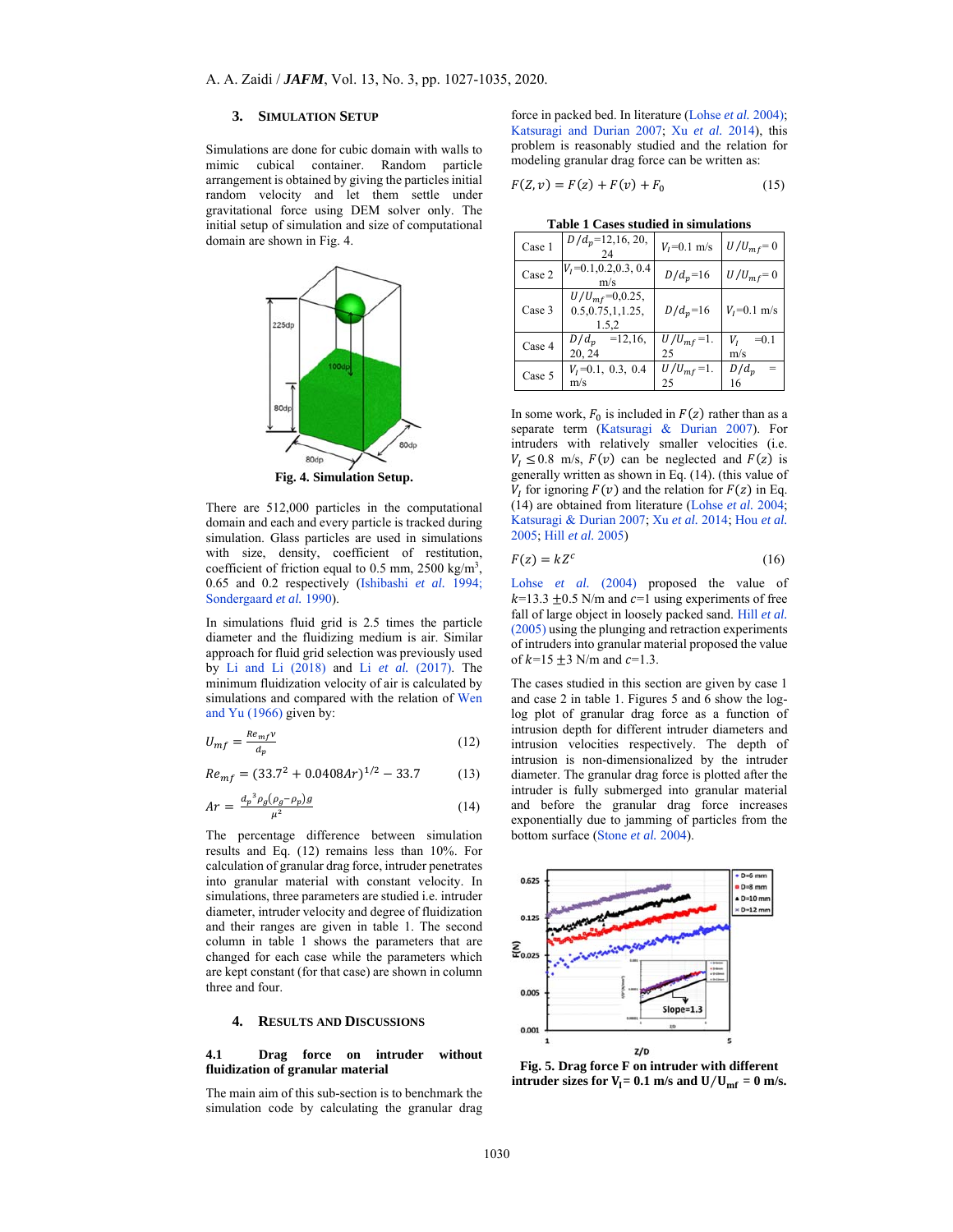

**Fig. 6. Drag force F on intruder with different intruder velocities for**  $D/d_p=16$  **and**  $U/U_{\text{mf}}=0$ **m/s.**

It can be seen that the granular drag force increases with the diameter of intruder and remains independent with intrusion velocities (which is consistent with the low speed intruder dynamics). Furthermore, the granular drag force follows a power-law function of intrusion depth as was mentioned in Eq. (14). In the small inset in Fig. 5, the granular drag force is non-dimensionalised by the intruder volume. The non-dimensionalized granular drag force collapses on a single line for intruders of different diameters with a slope equal to 1.3 which is consistent with the findings of Hill *et al.* (2005).

## **4.2 Drag Force on Intruder in Fluidized Bed**

In simulations for cases of fluidized bed, the fluid drag acts on both particles and intruder. However, since this paper in only focused on resistance force acting on intruder due to granular medium or granular drag force only this particular force is plotted in rest of figures. The cases studied in this section are given by case 3, 4 and 5 in table 1. Granular drag force is calculated for different fluidization velocities (*U*) and given in Fig. 7.  $U_{mf}$ in Fig. 7 is the ratio of U to  $U_{mf}$ .



**Fig. 7. Drag force F on intruder with different fluidization velocities for**  $D/d_p=16$  **and**  $V_I=$ **0.1 m/s.**

It can be seen that the slope and the y-intercept of the granular drag force decreases with the increase in degree of fluidization especially after  $U_{mf} > 0.75$ . The slope of granular drag force approaches to zero with intrusion depth for  $U_{mf}$  =1.25 and becomes fluctuating for  $U_{mf}$ =1.5. The main reason for the fluctuations in granular drag force for  $U_{mf}$ =1.5 is bubble formation in fluidized bed. As the bubble rises near to intruder it develops void around intruder and thus reduces the granular drag force. After the bubble leaves the intruder, granular drag force increases again. This motion of bubbles develops fluctuations in granular drag force. The zero slope for  $U_{mf}$ =1.25 represents an interesting phenomenon and is further investigated.

For  $U_{mf}$  =1.25, the granular drag force becomes nearly independent of the intrusion depth which is a characteristics of fluid. In literature, the fluid drag force on a sphere is a function of relative velocity between fluid and sphere, sphere diameter and properties of fluid. But the fluid drag force has no dependence on the position of sphere in the fluid. For  $U_{mf}$  = 1.25, the effect of intruder diameter and intruder velocity on granular drag force is shown in Figs. 8 (a) and (b) respectively. Furthermore, it can be seen from Fig. 8 (b) that the granular drag force increases with the increase in intrusion velocity which was not present in the case of packed bed.



**m/s (b) Effect of intrusion velocity at D/**  $d_p = 16$ .

For better understanding, the normalized average granular drag force is plotted as a function of intruder diameter and intruder velocity in Figs. 9 (a) and (b) respectively at  $U_{mf} = 1.25$ . A linear relationship between the granular drag force and intruder diameter and intruder velocity can be seen.

For Newtonian fluids (e.g. air or water), drag force  $(F_{fluid})$  due to fluid can be written as:

$$
F_{fluid} = \frac{1}{2} C_d \rho_g A V_l^2 \tag{17}
$$

Using drag correlation proposed by Schiller and Naumann (1935) for calculating drag coefficient and using intruder diameter for the calculation of  $A$  (i.e.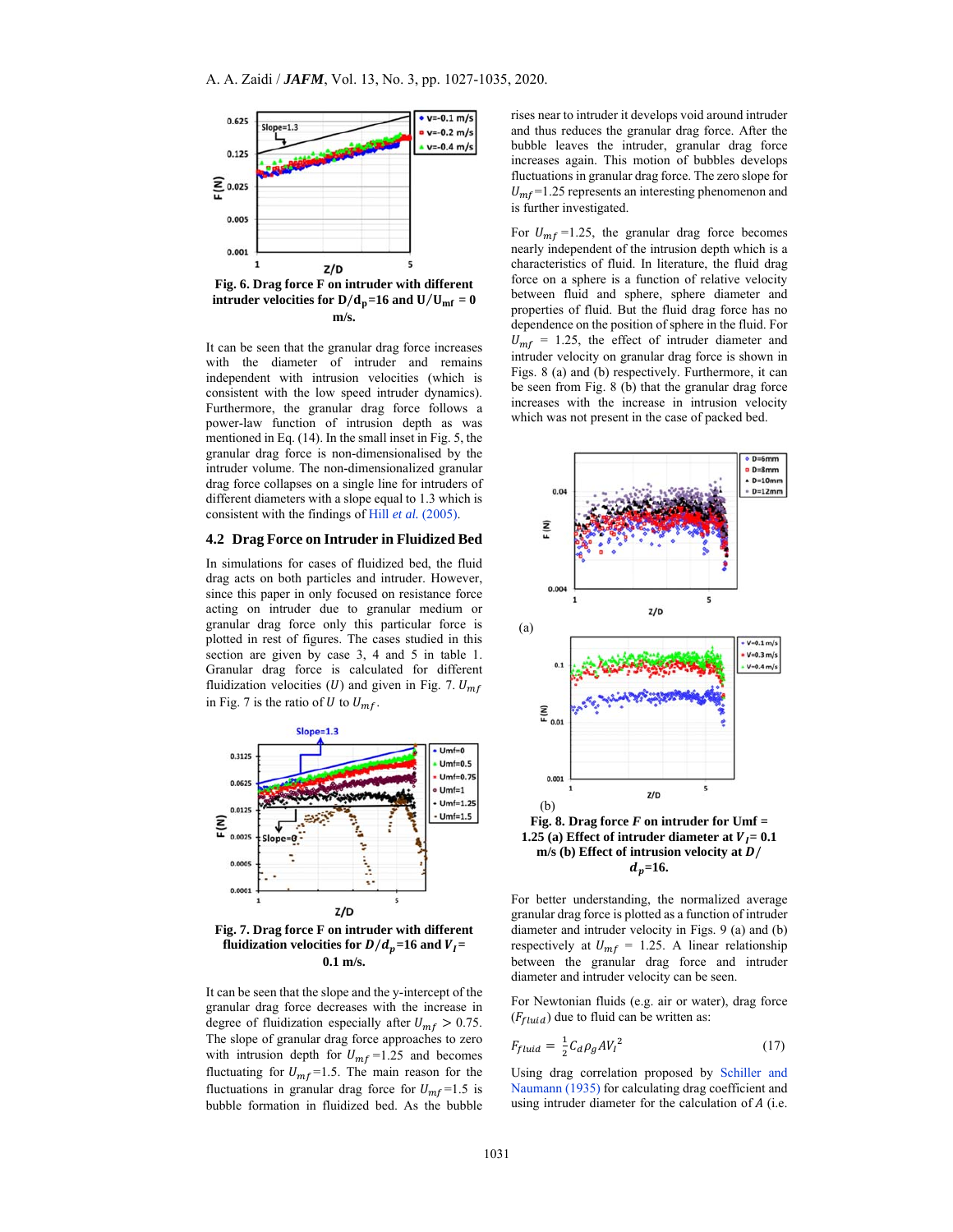$$
A = \pi/4 D^2
$$
, Eq. (17) becomes:  

$$
F_{fluid} = 3\pi \mu_f D V_I (1 + 0.15 Re^{0.687})
$$
(18)



velocity and  $D/d_p=16$ .

If we use the same analogy and assume granular material in fluidized state as complex fluid and replace  $\mu_f$  to  $\mu_g$  then we can calculate granular viscosity  $(\mu_g)$ . Similarly, Reynolds number of intruder during immersion in granular material  $Re$ can be calculated by:



**Fig. 11. Absence of force chains in fluidized bed during insertion of intruder. The force on particles is non-dimensionalized with the weight of particles.** 

$$
Re = \frac{\rho_e D V_I}{\mu_g} \tag{19}
$$

 $\rho_e$  is the effective density of granular material and can be obtained by  $\rho_e = \rho_s \varphi$ . where  $\varphi$  is the packing fraction.  $\mu_g$  can be obtained as a fitting parameter by fitting the data for  $F$  as a function of Re (shown in Fig. 10).



**Fig. 10. Granular drag force on intruder as a function of Reynolds number.**

The value of  $\mu_q$  obtained by fitting is 1.695 Pa-s. The obtained value of granular viscosity is closer to the range proposed by Grace (1970) (0.4-1.3 Pa-s) using experiments in bubbling fluidized beds and also closer to the range proposed by Schugerl *et al.* (1961) (1.2-5 Pa-s) using Couette-type viscometer for fluidized bed. However,  $\mu<sub>g</sub>$  from simulations deviates significantly from the simulation results of Xu *et al.* (2014) (0.2 Pa-s). It can be due to calculation of granular viscosity for partially submerged intruder in packed bed by Xu *et al.* (2014).

## **4.3 Physics behind the variation of drag force with fluidization**

In Subsection 4.2, we have seen that the simulation data for  $U_{mf}$  = 1.25 fits well with the fluid drag correlation. Thus, it can be inferred that at fluidization, the granular material loses it solid like properties and behaves more like a fluid. For further elaborating this point, in Figs. 11 and 12 the snapshots of insertion of intruder  $(D/d_p=16)$  are shown in packed and fluidized bed ( $U_{mf}$  = 1.25) at the center slice of computational domain. The color of particles shows the magnitude of resultant force  $(F_{mag})$  acting on particles non-dimensionalized by the weight of particles.

$$
F_{non-dim} = \frac{F_{mag}}{mg} \tag{20}
$$

The force network or chains of particles show the resistance force experienced by intruder during penetration into granular material. The larger is the size of force chains below intruder, the larger will be resistance or granular drag force. It can be seen from Figs. 11 and 12; the force chain network below the surface of intruder is stronger in case of packed bed. Furthermore, in packed bed as the intrusion depth increases the strength of force chain network also increases. However, for fluidized bed clear force chain network is not present regardless of intrusion depth.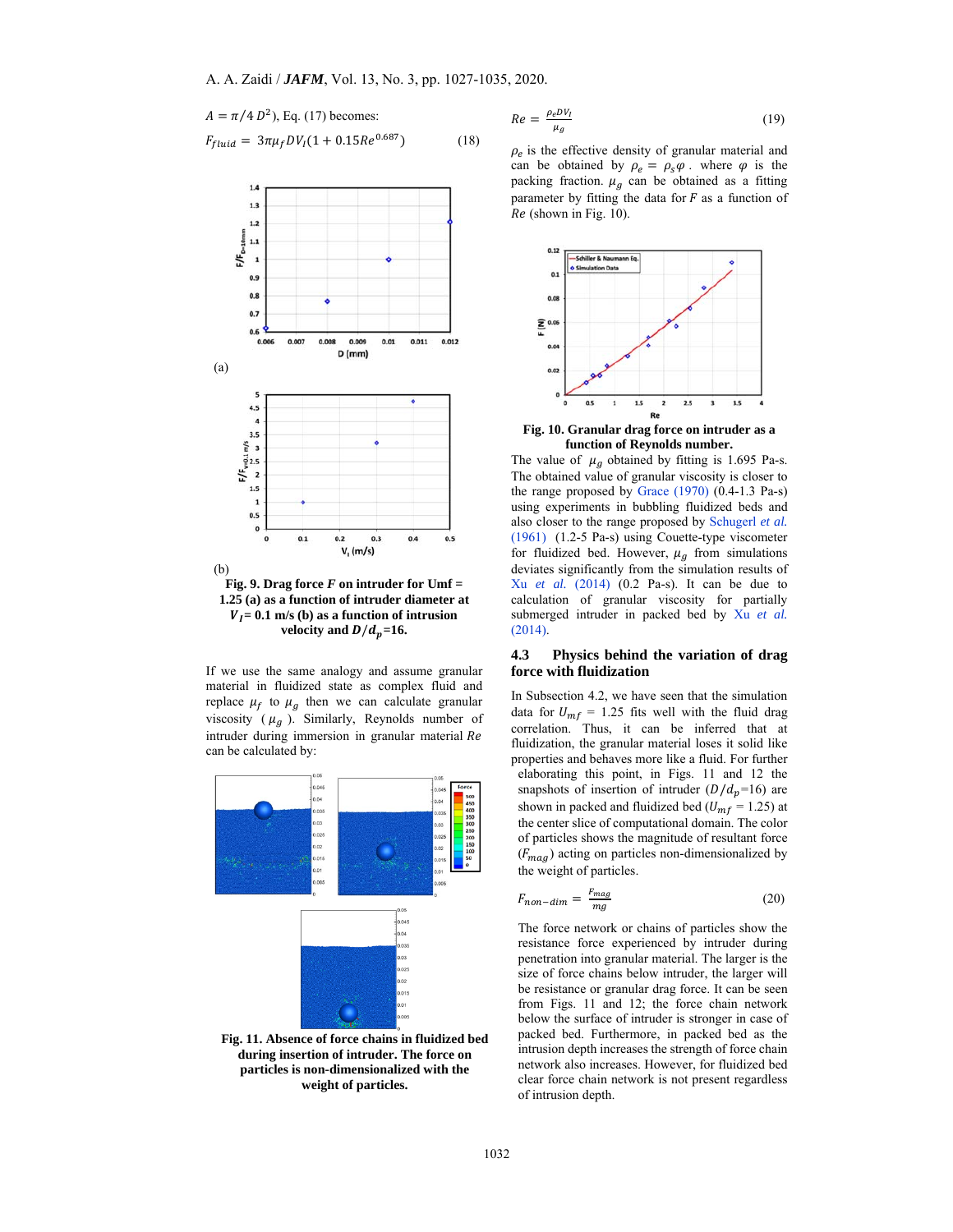

**Fig. 12. Formation of force chains in packed bed during insertion of intruder. The force on particles is non-dimensionalized by the weight of particles.**

Furthermore, in Fig. 11 it can be seen that the bed height is larger in fluidized bed in comparison with packed bed in Fig. 12. This is due to passing of gas through the bed which decreases the packing fraction and makes the bed loosely packed. As the grains are relatively further apart in case of fluidized bed and their weight is counterbalanced by the fluid drag force. Thus, when the intruder immerses into granular material the local increase in packing fraction and corresponding force network around intruder with the increase in intrusion depth does not happen. This results into depth independent granular drag force with intrusion depth in fluidized bed which is similar to conventional fluids. However, in case of packed bed due to increase in local packing fraction around intruder with the depth of intrusion results in formation of stronger force chains and increase in granular drag force with intrusion depth.

For further understanding, the average granular drag force on particles below the intruder surface is calculated in an imaginary hemisphere (concentric with intruder) with radius two times the intruder radius for both packed and fluidized bed ( $U_{mf}$  = 1.25) and shown in Fig. 14. The schematic diagram is shown in Fig. 13.



**Fig. 13. Imaginary hemisphere for calculation of local granular drag force on intruder.**

It can be seen in Fig. 14 that for packed bed the

average granular drag force keeps increasing with the depth of intrusion and for fluidized bed the granular drag force becomes independent with the intrusion depth as was observed previously.



## **5. CONCLUSION**

Simulations are performed for calculations of granular drag force in packed and fluidized bed. In packed bed, simulations showed that granular drag force is a function of intrusion depth and can be modeled using power-law i.e.  $F = kz^{1.3}$  in agreement with literature results. For fluidized bed, it is observed that fluidization decreases the granular drag force. At 1.25 times the minimum fluidization velocity, granular drag force becomes nearly constant with the intrusion depth and behaves more like a fluid. In this condition, the fluid correlation i.e. one proposed by Schiller and Naumann (1935) is better in modeling granular drag force. Later, using this relation granular viscosity of fluidized bed is calculated. At the end, network of force chains is compared for fluidized and packed bed and observed that for packed bed network of force chain increases with the depth of intrusion. However, for fluidized bed the network of force chain breaks due to passing gas resulting in depth independent granular drag force.

### **ACKNOWLEDGEMENTS**

Author would like to acknowledge Higher education Commission (HEC) Pakistan for providing financial assistance. The author also likes to show gratitude for fruitful discussions on fluidization by Professor Junfeng Zhang of Laurentian University, Canada.

#### **REFERENCES**

- Anderson, T. B., and R. Jackson (1967). A Fluid Mechanical Description of Fluidized Beds. *Ind Eng Chem Fund* 6(4), 527-539.
- Behringer, R. P. (2015). Jamming in granular materials. *Comptes rendus - Physique*16(1), 10- 25.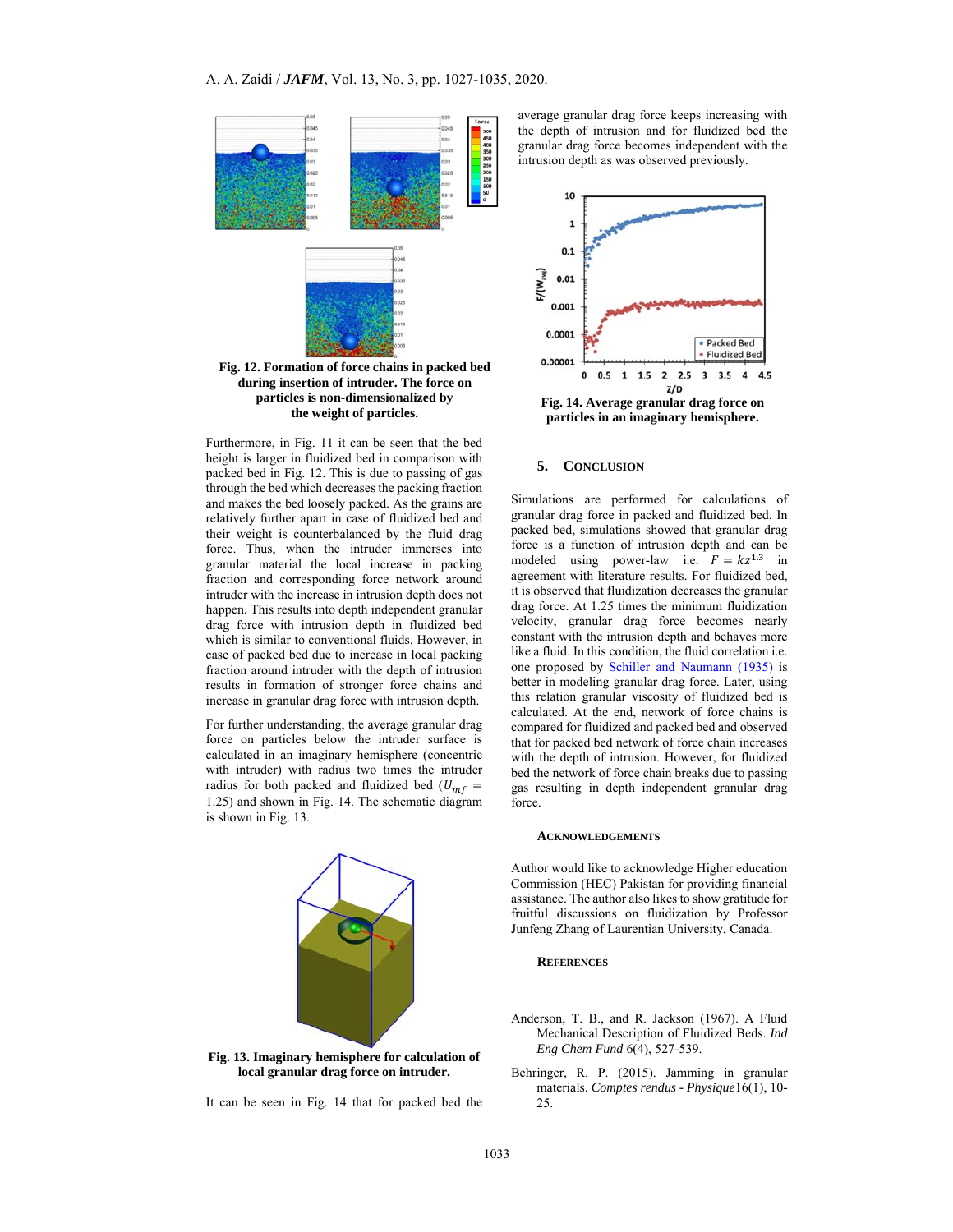- Clark, A. H., A. J. Petersen, and R. P. Behringer (2014). Collisional model for granular impact dynamics. *Physical Review E* 89(1).
- Clark, A. H., L. Kondic, and R. P. Behringer (2012). Particle Scale Dynamics in Granular Impact. *Physical Review Letters* 109(23).
- Conway, S. L., T. Shinbrot, and B. J. Glasser (2004). A Taylor vortex analogy in granular flows. *Nature* 431(7007), 433-437.
- Crassous, J., D. Beladjine, and A. Valance (2007). Impact of a projectile on a granular medium described by a collision model. *Physical Review Letters* 99(24).
- Cundall, P. A., and O. D. L. Strack (1979). Discrete Numerical-Model for Granular Assemblies. *Geotechnique* 29(1), 47-65.
- Grace, J. R. (1970). The viscosity of fluidized beds. *Chemical Engineering Research and Design* 48(A10), 30-33.
- Hill, G., S. Yeung, and S. A. Koehler (2005). Scaling vertical drag forces in granular media. *Europhys Lett* 72(1), 137-143.
- Hou, M., Z. Peng, R. Liu, Y. Wu, Y. Tian, K. Lu, and C. K. Chan (2005). Projectile impact and penetration in loose granular bed. *Science and Technology of Advanced Materials* 6(7), 855- 859.
- Ishibashi, I., C. Perry III, and T. K. Agarwal (1994). Experimental determinations of contact friction for spherical glass particles. *Soils and foundations* 34(4), 79-84.
- Jaeger, H. M., S. R. Nagel, and R. P.Behringer (1996). Granular solids, liquids, and gases. *Reviews of Modern Physics* 68(4), 1259-1273.
- Katsuragi, H., and D. J. Durian (2007). Unified force law for granular impact cratering. *Nature Physics* 3(6), 420-423.
- Le Guen, L., F. Huchet, and P. Tamagny (2011). Drying and heating modelling of granular flow: application to the mix-asphalt processes. *Journal of Applied Fluid Mechanics* 4(2), pp 71-80.
- Li, L., and B. Li (2018). Implementation and validation of a volume-of-fluid and discreteelement-method combined solver in OpenFOAM. *Particuology* 39, 109-115.
- Li, L., B. Li, and Z. Liu (2017). Modeling of spoutfluidized beds and investigation of drag closures using OpenFOAM. *Powder Technology* 305, 364-376.
- Lim, K. S., and P. K. Agarwal (1994). Circulatory Motion of a Large and Lighter Sphere in a Bubbling Fluidized-Bed of Smaller and Heavier Particles. *Chemical Engineering Science* 49(3), 421-424.
- Lohse, D., R. Rauhe, R. Bergmann, D. and van der Meer (2004). Creating a dry variety of quicksand. *Nature* 432(7018), 689-690.
- Nirmala, G., and L. Muruganandam (2015). An Experimental Study of Liquid-Solid Flow in a Circulating Fluidized Bed of Varying Liquid Viscosity. *Journal of Applied Fluid Mechanics* 8(1).
- Ottino, J. M., and D. V. Khakhar (2000). Mixing and segregation of granular materials. *Annu Rev Fluid Mech* 32, 55-91.
- Patankar, S. V. (1980). Numerical Heat Transfer And Fluid Flow. *Numerical Heat Transfer And Fluid Flow*, 1-197.
- Peng, Z., X. T. Xu, K. Q. Lu, and M. Y. Hou (2009). Depth dependence of vertical plunging force in granular medium. *Physical Review E* 80(2).
- Rios, G. M., K. D. Tran, and H. Masson (1986). Free Object Motion in a Gas-Fluidized Bed. *Chemical Engineering Communications* 47(4- 6), 247-272.
- Schiller, L., and Z. Naumann(1935). A Drag Coefficient Corre-lation. *VDI Zeitung* 77(8), 318-320.
- Schugerl, K., M. Merz, and F. Fetting (1961). Rheologische Eigenschaften Von Gasdurchstromten Fliessbettsystemen. *Chemical Engineering Science* 15(1-2), 1-38.
- Sondergaard, R., K. Chaney, and C. Brennen (1990). Measurements of solid spheres bouncing off flat plates. *Journal of Applied Mechanics* 112(3), 694-699.
- Stone, M., R. Barry, D. Bernstein, M. Pelc, Y. Tsui, and P. Schiffer (2004). Local jamming via penetration of a granular medium. *Physical Review E* 70(4), 041301.
- Sulsky, D., S. J. Zhou, and H. L. Schreyer (1995). Application of a particle-in-cell method to solid mechanics. *Computer physics communications* 87(1-2), 236-252.
- Tsuji, Y., T. Kawaguchi, and T. Tanaka (1993). Discrete particle simulation of two-dimensional fluidized bed. *Chemical Engineering Science*  77(1), 79-87.
- Uehara, J. S., M. A. Ambroso, R. P. Ojha, and D. J. Durian (2003). Low-speed impact craters in loose granular media. *Physical Review Letters* 90(19).
- Walsh, A. M., K. E. Holloway, P. Habdas, and J. R. de Bruyn (2003). Morphology and scaling of impact craters in granular media. *Physical Review Letters* 91(10).
- Wen, C. Y., and Y. H. Yu (1966). Mechanics of fluidization. *Chemical Engineering Progress Symposium Series* 62, 100–111.
- Zaidi, A. A. (2018). Particle resolved direct numerical simulation of free settling particles for the study of effects of momentum response time on drag force. *Powder Technology* 335, 222-234.
- Zaidi, A. A. (2018). Particle velocity distributions